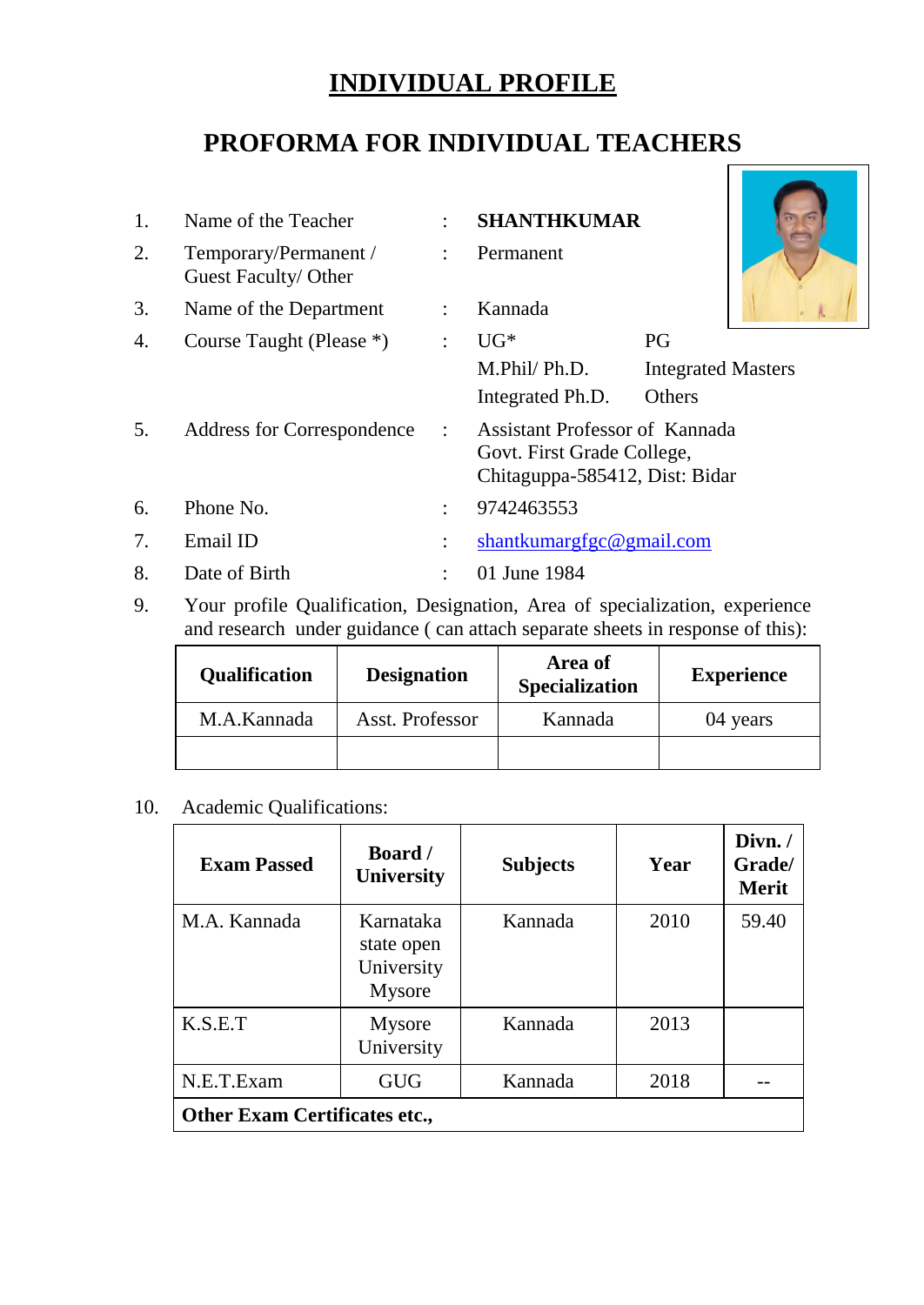#### 11. Publications:

a) Number of papers published in peer reviewed journals national/international) with ISSN:

| Sl.<br>No.                                                                                                                                                                                                                                                                                                        | <b>Topic of Article</b>                                  | <b>Name of</b><br><b>Journals</b> |               | <b>ISSN/ISBN</b><br>No. | Year |
|-------------------------------------------------------------------------------------------------------------------------------------------------------------------------------------------------------------------------------------------------------------------------------------------------------------------|----------------------------------------------------------|-----------------------------------|---------------|-------------------------|------|
|                                                                                                                                                                                                                                                                                                                   |                                                          |                                   |               |                         |      |
| b)                                                                                                                                                                                                                                                                                                                | Monographs                                               | $\mathbb{R}^{\mathbb{Z}}$         | $-No-$        |                         |      |
| $\mathbf{c})$                                                                                                                                                                                                                                                                                                     | Chapters in Books                                        |                                   | $: -N_{0}$ -- |                         |      |
| $\mathbf{d}$                                                                                                                                                                                                                                                                                                      | <b>Edited Books</b>                                      |                                   | $: -N_{0}$ -- |                         |      |
| e)                                                                                                                                                                                                                                                                                                                | Books with ISBN with :<br>details of Publishers          |                                   | $-No-$        |                         |      |
| f)<br>Number listed in International Database (eg., Web of Science,<br>Scopus, Humanities International complete, Dare database-International<br>Social Sciences Directory, EBSCO Host, Campbell's Ulrich's Index<br>Copernicus International, Gale, ISI, ERIC, DOAJ, JSTOR, Econlit, and<br>Google Scholar etc.) |                                                          |                                   |               |                         |      |
| g)                                                                                                                                                                                                                                                                                                                | Citation Index $-\text{range}/\cdot$ : --No--<br>average |                                   |               |                         |      |
| h)                                                                                                                                                                                                                                                                                                                | <b>SNIP</b>                                              |                                   | $: -No-$      |                         |      |
| $\mathbf{i}$                                                                                                                                                                                                                                                                                                      | <b>SJR</b>                                               |                                   | $: -N_{0}$    |                         |      |
|                                                                                                                                                                                                                                                                                                                   | No. of papers with more than : --No--<br>10 citations    |                                   |               |                         |      |
| National/International conferences/seminars/workshops attended and<br>presented? Please provide details about each one of them:                                                                                                                                                                                   |                                                          |                                   |               |                         |      |

 **Presented a paper entitled "Recent Trends in Science, Engineering, Businees Studies, Humanities &Social Sciences" in the three Day International conference on 30th, 31th Aug & 1st Sep 2019 organized by SHARNBASVA UNIVERSITY Kalaburagi.**

#### 14. Are you serving in :

| a) National Committees |                                                                                         | ÷                    | National Service Scheme as Member                                                                                                                     |
|------------------------|-----------------------------------------------------------------------------------------|----------------------|-------------------------------------------------------------------------------------------------------------------------------------------------------|
|                        | b) International Committees                                                             |                      | $\therefore$ --No--                                                                                                                                   |
|                        | c) Editorial Board                                                                      |                      | $-NO-$                                                                                                                                                |
|                        | d) Any other (Please specify)<br><b>External Senior Supervisor</b>                      | $\ddot{\phantom{0}}$ | <b>Gulbarga University Kalburgi</b><br>appointed as External Senior<br><b>Supervisor For the BA/B.SC/B.COM-</b><br>2019 from 18/11/2019 to 11/12/2019 |
| 15.                    | Briefly highlight your<br>contribution in generating new<br>knowledge, basic or applied |                      | Implementing the use of technology in<br>teaching Giving awareness about abuse<br>of national resources                                               |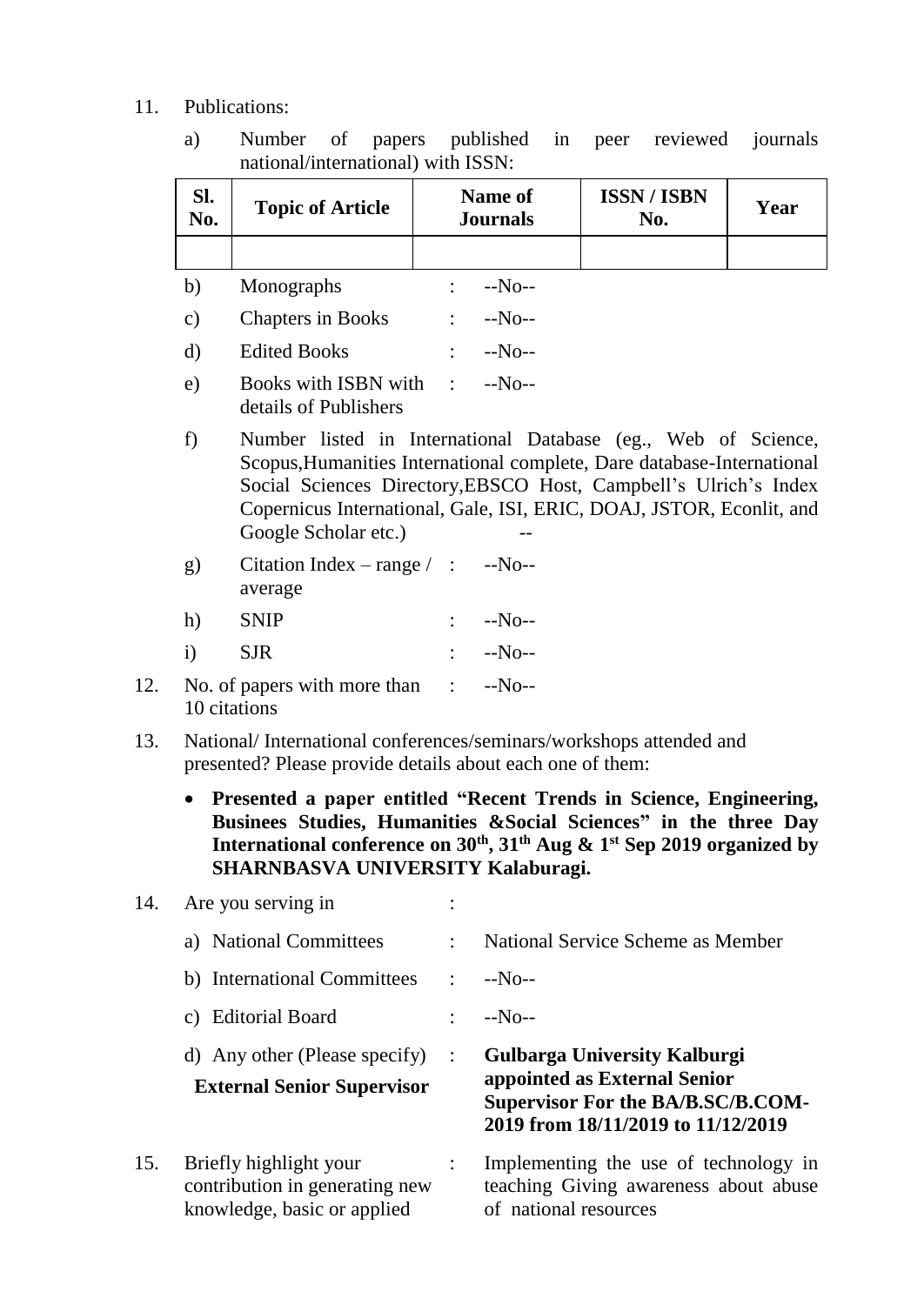| 16. | Innovative / Contribution in<br>Teaching                                                                |                           |                                                                                                                                                                                                  |
|-----|---------------------------------------------------------------------------------------------------------|---------------------------|--------------------------------------------------------------------------------------------------------------------------------------------------------------------------------------------------|
|     | a) Design in Curriculum                                                                                 | $\ddot{\cdot}$            | Classifying the provided syllabus<br>according to calendar of events as per<br>University guidelines.                                                                                            |
|     | b) Teaching Methods                                                                                     | $\mathbb{R}^{\mathbb{Z}}$ | Through the drama presentation, story<br>telling, using the current events, Group<br>discussion, Seminars, Etc.                                                                                  |
|     | c) Laboratory Experiments                                                                               | $\ddot{\phantom{a}}$      | $\sim$ $\sim$                                                                                                                                                                                    |
|     | d) Evaluation Methods                                                                                   | $\ddot{\phantom{a}}$      | Questionnaire, Quiz, Seminar, Internal<br>Exam, Assignment Etc.                                                                                                                                  |
|     | e) Preparation of resource<br>material including books,<br>reading materials,<br>laboratory manual etc. |                           | $\cdot$ --Yes--                                                                                                                                                                                  |
|     | Remedial teaching<br>f)<br>students counseling<br>(academic):                                           | $\mathbb{Z}^{\mathbb{Z}}$ | Apart from regular classes special care is<br>given to the slow learners. After the class<br>hour the topics are taught again to<br>understand the concepts clearly through<br>tutorial classes. |

17. Recharging strategies (UGC academic staff college, refresher/ Orientation Programs, workshops, training programs and similar programs):

| <b>Programme</b>         | No. of<br>Days           | <b>Duration</b> | <b>Organized by</b> |  |  |
|--------------------------|--------------------------|-----------------|---------------------|--|--|
| $\overline{\phantom{0}}$ | $\overline{\phantom{0}}$ | -               | -                   |  |  |

#### 18. Students Projects :

- a) Percentage of students who have done in-house projects including interdepartmental projects: -- Yes--
- b) Percentage of students doing projects in collaboration with other universities / Industry/ Institute : --No--
- c) Name some students of your Department who have cleared International / National and state level Competitive examinations such as Civil services, Defense Services, IAS,IFS,IRS,KAS,PSI,FDA,RFO,DRFO,NET,SET, etc or something like this :
- 19. Have you introduced any higher order skill development programmes in consonance with the national requirements as outlined by the National Skill Development Corporation and other agencies? --No--
- 20. Participation in Corporate Life : Please give a short account of your contribution to: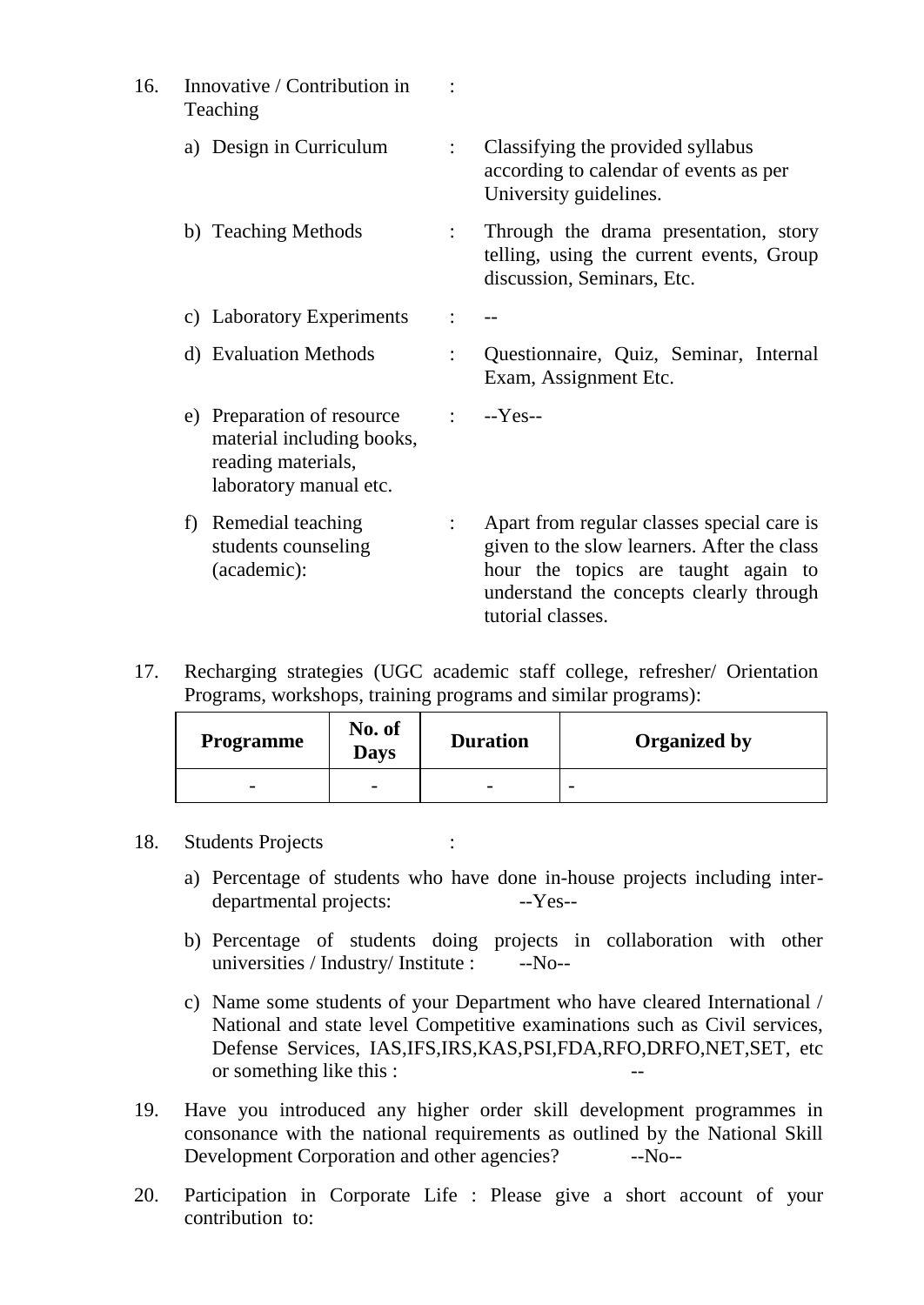|     | a) College/University/ Institution:                                                                                                                                                              | $-BOE-$                                                                                                                                                                  |  |  |  |  |  |
|-----|--------------------------------------------------------------------------------------------------------------------------------------------------------------------------------------------------|--------------------------------------------------------------------------------------------------------------------------------------------------------------------------|--|--|--|--|--|
|     | b) Co-curricular activities:                                                                                                                                                                     | $-Yes-$                                                                                                                                                                  |  |  |  |  |  |
|     | c) Enrichment of campus like (Hostels, Sports, games, cultural activities)                                                                                                                       |                                                                                                                                                                          |  |  |  |  |  |
|     | d) Students welfare and discipline:                                                                                                                                                              | $-Yes-$                                                                                                                                                                  |  |  |  |  |  |
|     | e) Membership / participation in border/committees on Education and<br>National Development:--NSS, Scholarship committee Co-ordinater,<br>SPORT, INTERNAL EXAM                                   |                                                                                                                                                                          |  |  |  |  |  |
|     | Professional Organisation of teachers:<br>f)                                                                                                                                                     |                                                                                                                                                                          |  |  |  |  |  |
| 21. | Membership of<br>a)<br>Professional Bodies,<br>societies etc.                                                                                                                                    |                                                                                                                                                                          |  |  |  |  |  |
|     | Editor/Reviewer of<br>b)<br>Journals                                                                                                                                                             | -------Nil---------                                                                                                                                                      |  |  |  |  |  |
| 22. | List of teaching<br>Methods/pedagogy used for<br>different programmes                                                                                                                            | <b>Conducted Extra Curricular Activities</b><br>(Group-wise). for B.A., B.sc. B.com.<br>Students and All students were actively<br>participated in related all subjects. |  |  |  |  |  |
| 23. | Extension work /Community services:                                                                                                                                                              |                                                                                                                                                                          |  |  |  |  |  |
|     | a) Please give a short account of your contribution to:-<br>Blood Donation, HIV AIDS Awarness-                                                                                                   |                                                                                                                                                                          |  |  |  |  |  |
|     | b) National Literacy Mission:                                                                                                                                                                    |                                                                                                                                                                          |  |  |  |  |  |
|     | c) Positions held/leadership role played in organizations linked with extension<br>work and National service scheme(NSS) or any other similar activity:                                          |                                                                                                                                                                          |  |  |  |  |  |
|     | --As member--                                                                                                                                                                                    |                                                                                                                                                                          |  |  |  |  |  |
| 24. | Name some distinguished alumni of your department (maximum 10)                                                                                                                                   |                                                                                                                                                                          |  |  |  |  |  |
| 25. | Do you provide beyond syllabus scholarly activities to the students?<br>*Providing information about competitive exams                                                                           |                                                                                                                                                                          |  |  |  |  |  |
|     | Guidance for civil services<br>Self-learning technics                                                                                                                                            |                                                                                                                                                                          |  |  |  |  |  |
| 26. | Do you interact with Industry research bodies and the civil society in the<br>curriculum revision process? If so how have the students benefitted through<br>interactions with the stakeholders: |                                                                                                                                                                          |  |  |  |  |  |
|     | How to prepare for competitive Exam.                                                                                                                                                             |                                                                                                                                                                          |  |  |  |  |  |
| 27. | Does your Department obtain feedback from                                                                                                                                                        |                                                                                                                                                                          |  |  |  |  |  |
|     | a) Faculty on curriculum as well as teaching-learning-evaluation? If yes how<br>does the department utilize this feedback?                                                                       | $-YES-$                                                                                                                                                                  |  |  |  |  |  |
|     | b) Students on staff curriculum and teaching-learning-evaluation and how<br>does the department utilize this feedback?                                                                           |                                                                                                                                                                          |  |  |  |  |  |

c) Alumni and employers on the programmes offered and how does the